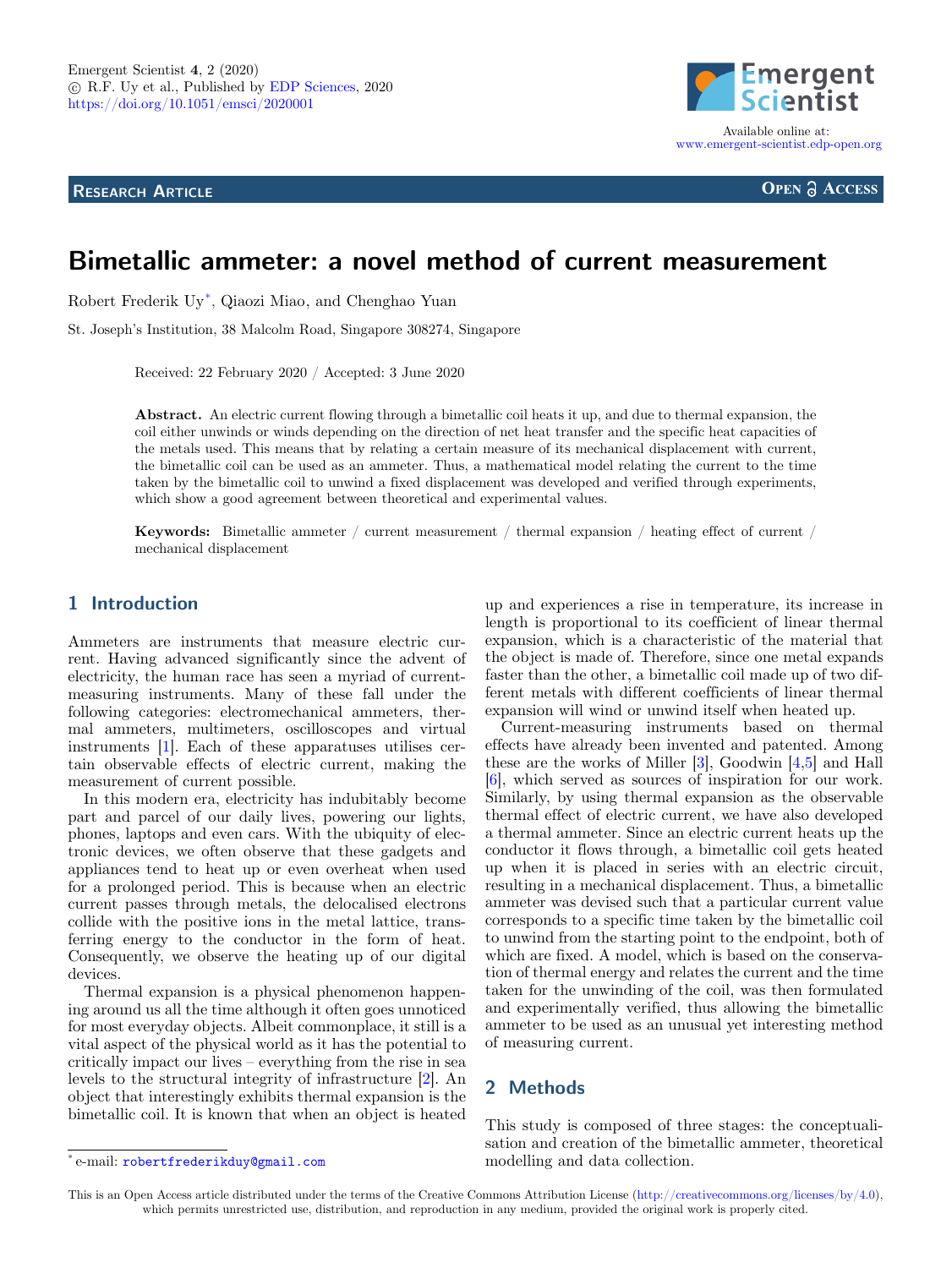

**Fig. 1.** A schematic diagram of the experimental setup. The part enclosed by the dashed box is the bimetallic ammeter. The conventional current flow is adopted for this diagram. The wires at the bottom show how the microcontroller and the external circuit are powered by the laptop.

<span id="page-1-0"></span>

<span id="page-1-1"></span>**Fig. 2.** A part of the top view of the bimetallic ammeter. It shows the various components on the popsicle stick base. To clarify, a part of connective wire 2 is located underneath the popsicle stick base and is connected to the fixed end of the coil. Note that the connective wires 2 and 3 are linked to parts in [Figure 3.](#page-2-0)

#### **2.1 The bimetallic ammeter**

A schematic diagram of the bimetallic ammeter can be seen in [Figure](#page-0-0) [1,](#page-1-0) and photographs of parts of the ammeter are shown in [Figures](#page-0-0) [2](#page-1-1) and [3.](#page-2-0)

In the experimental setup, the bimetallic coil, which is a Kitchen Hanging Fridge / Freezer Thermometer by Steve and Leif, $<sup>1</sup>$  $<sup>1</sup>$  $<sup>1</sup>$  was removed from its original thermometer cas-</sup> ing and was mounted on a popsicle stick base as shown in the picture in [Figure](#page-0-0) [2.](#page-1-1) According to the manufacturers of the bimetallic coil, the two metals used are copper and zinc.

Connective copper wires were then attached to the two ends of the bimetallic coil by inserting the copper wires into holes at the two ends of the coil. The free end already had a hole as it is where the original thermometer's plastic

pointer – which we removed and replaced with a metal pointer – was attached to, but the fixed end did not. Thus, a small hole was made by impaling it with the sharp end of a compass. The other ends of these connective wires were then put into certain holes of a breadboard, allowing for an easy connection to the circuit whose current is to be measured. The connective wire attached to the fixed end of the coil, which can be found at the centre of the coil, was also connected to an analog pin of the Arduino Uno microcontroller.

Moreover, another popsicle stick was used to mark and fix the starting point, which is the position of the metal pointer – connected to the free end of the coil – at room temperature. A metal strip was then placed to fix the endpoint, which is reached by the bimetallic coil after sufficient heating by the current. The starting point and endpoint were fixed in their respective positions such that the included angle between them with respect to the centre of the coil is 18◦ .

<span id="page-1-2"></span> $^1$  Kitchen Hanging Fridge / Freezer Thermometer. [https:// stevenleif](https://stevenleif.com/product/steve-leif-kitchen-hanging-fridge-freezer-thermometer/) [.com/product/steve-leif-kitchen-hanging-fridge-freezer- thermometer/](https://stevenleif.com/product/steve-leif-kitchen-hanging-fridge-freezer-thermometer/)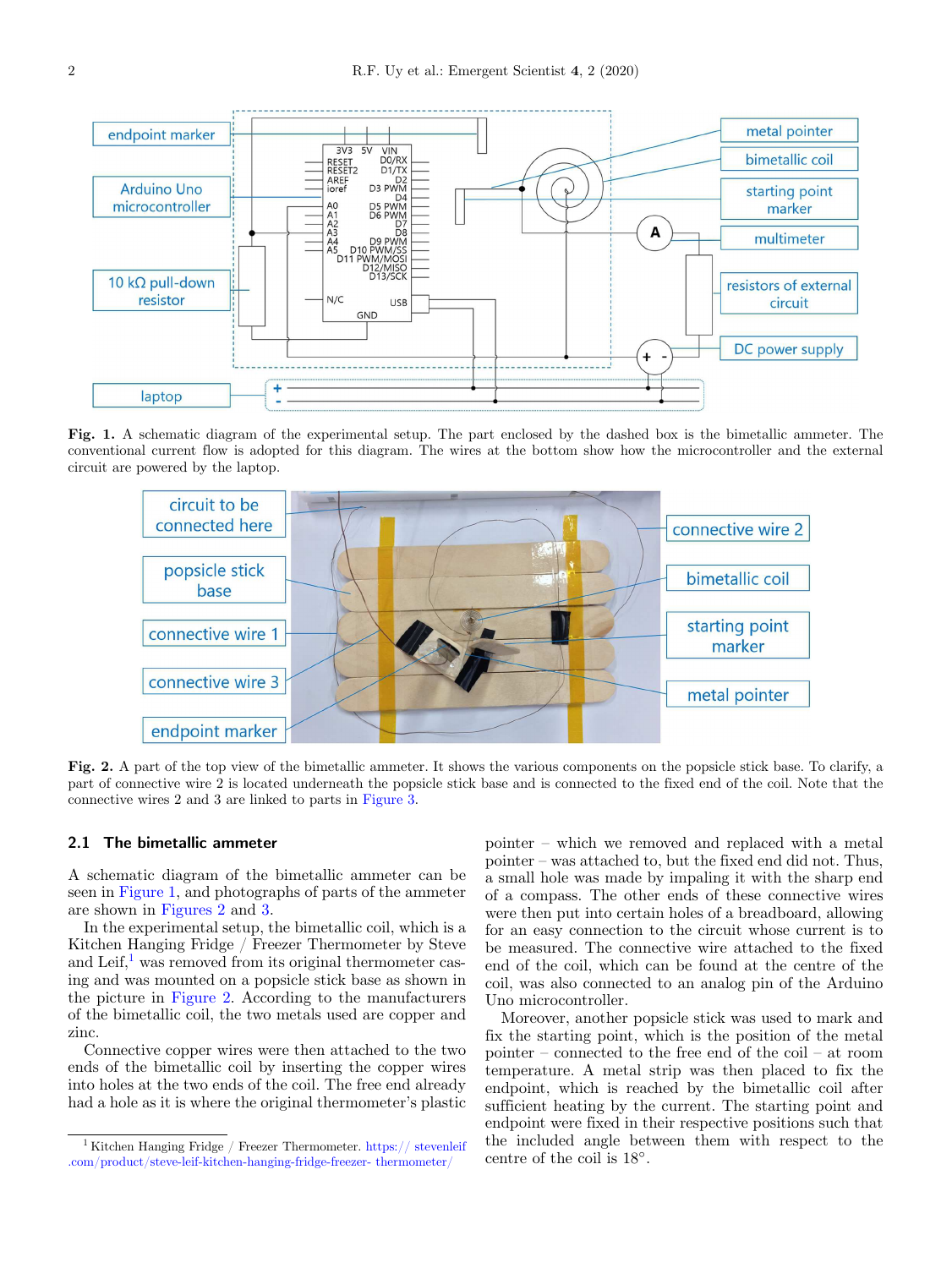

<span id="page-2-0"></span>Fig. 3. A part of the top view of the bimetallic ammeter. It shows how components on the popsicle stick base are connected to relevant pins in the Arduino Uno microcontroller. Note that the connective wires 2 and 3 are linked to parts in [Figure 2.](#page-1-1)

A copper wire was also attached to the metal strip using insulating electrical tape and was connected to another analog pin of the microcontroller, as well as to a 10-kiloohm pull-down resistor, which was, in turn, connected to the microcontroller's ground pin.

Referring to [Figure](#page-0-0) [1,](#page-1-0) when the electric current from the external circuit enters the ammeter, it flows into the bimetallic coil. Simultaneously, the current is detected by the microcontroller, which then prompts the ammeter's Arduino program to record the time when the current started flowing through the ammeter. Note that the Arduino Uno microcontroller's ground is indirectly connected to the negative terminal of the external circuit's power supply as both the microcontroller and the power supply are connected to the laptop's ground through a USB connection.

The electric current continuously heats the bimetallic coil, causing it to unwind due to the different coefficients of linear thermal expansion of copper and zinc. Specifically, the average values of the coefficients of linear thermal expansion found in the existing literature [\[7–](#page-6-6)[12\]](#page-6-7) are  $1.66 \times 10^{-5} / \textdegree$ C for copper and  $3.00 \times 10^{-5} / \textdegree$ C for zinc. Since the inner metal – zinc – has a higher coefficient of linear thermal expansion than the outer metal – copper – the inner metal expands faster than the outer metal, resulting in the unwinding of the bimetallic coil.

Furthermore, a metal pointer was attached to one end of the bimetallic coil such that the pointer will move from the starting point to the endpoint as the coil is being heated up by the electric current. When the pointer then reaches the endpoint, the current will flow to the microcontroller's ground pin, passing through the pointer, the metal strip and the pull-down resistor. Consequently, the aforementioned microcontroller will trigger the Arduino program to record the time when it detected the current at the endpoint. The program will then subtract the first time value from the second time value to obtain the time taken by the bimetallic coil to unwind from the starting point to the endpoint. Once the time taken has been calculated, the ammeter is manually disconnected from the circuit to prevent further heating of the coil that would cause it to expand further, which would strain it as it is already at the fixed endpoint. Therefore, the pull-down resistor has a negligible influence on the current as current

only flows through it momentarily, but it plays a crucial role in the circuit as it allows for the detection of current. Finally, a theoretical model is then used to calculate the current from the time measured by the microcontroller.

## **2.2 Mathematical model**

As previously mentioned, a model relating the time taken by the bimetallic coil to unwind from the starting point to the endpoint and the current passing through the bimetallic ammeter was formulated. It involves three equations, which quantify the heat gained by the conductor, the heat dissipated to the surroundings, as well as the increase in temperature brought about by the net heat gain.

Firstly, the heat gained by the conductor is given by

$$
Q_{\text{gain}} = I^2 R t,\tag{1}
$$

where  $I$  is the current passing through the bimetallic ammeter,  $R$  is the resistance of the bimetallic ammeter, and  $t$  is the time taken by the bimetallic coil to unwind from the fixed starting point to the fixed endpoint.

Secondly, the heat dissipated to the surroundings is given by

<span id="page-2-1"></span>
$$
Q_{\text{loss}} = -\int h A \Delta T(t) dt, \qquad (2)
$$

where  $h$  is the coefficient of overall heat transfer of the bimetallic coil, A is the surface area of the bimetallic coil, and  $\Delta T(t)$  is the difference between the temperature of the bimetallic coil and the ambient temperature – which is also the initial temperature of the bimetallic coil – as a function of time.

Thirdly, the increase in temperature due to the net heat gain is given by

$$
Q_{\text{net}} = mc\Delta T,\tag{3}
$$

where  $m$  is the mass of the bimetallic coil,  $c$  is the specific heat capacity of the bimetallic coil, and  $\Delta T$  is the overall change in temperature of the bimetallic coil.

By combining these three equations using the law of conservation of energy, we obtain the model relating I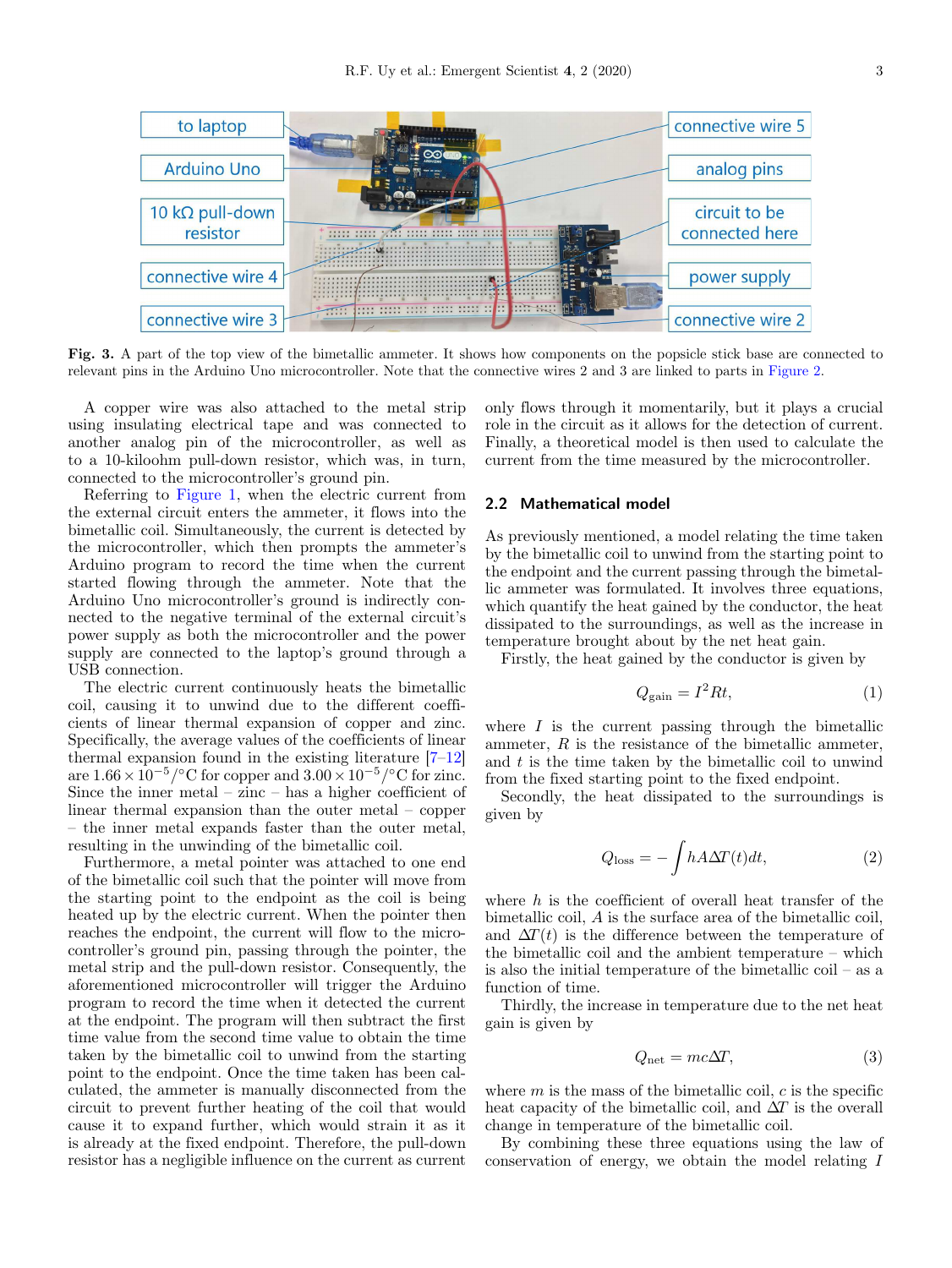and t:

<span id="page-3-3"></span>
$$
mc\Delta T = I^2 R t - \int h A \Delta T(t) dt.
$$
 (4)

Due to difficulties in the measurement of the coefficient of overall heat transfer h and the surface area A of the bimetallic coil, Newton's law of cooling was applied to rewrite the expression for the heat loss to the surroundings. The aforementioned law states that the rate of cooling of an object is given by

<span id="page-3-0"></span>
$$
\frac{dT}{dt} = -k\Delta T(t),\tag{5}
$$

where  $k$  is the cooling constant.

The heat capacity of an object, by definition, is given by

$$
C = mc = \frac{dQ}{dT},
$$
\n(6)

which can be rewritten as

<span id="page-3-1"></span>
$$
\frac{dT}{dt} \times mc = \frac{dQ}{dt}.\tag{7}
$$

By substituting equation [\(2\)](#page-2-1) and equation [\(5\)](#page-3-0) into equation  $(7)$ , the relationship between h and k is obtained:

$$
-k\Delta T(t) \times mc = -hA\Delta T(t),\tag{8}
$$

which elegantly simplifies to

<span id="page-3-2"></span>
$$
hA = mck.\t\t(9)
$$

Substituting equation  $(9)$  into equation  $(2)$ , the heat loss to surroundings can be re-expressed as

<span id="page-3-4"></span>
$$
Q_{\text{loss}} = -\int mck\Delta T(t)dt.
$$
 (10)

By solving equation [\(4\)](#page-3-3) with its last term modified using equation  $(10)$ , we obtain the time taken by the bimetallic coil to unwind from the starting point to the endpoint, which is given by

<span id="page-3-5"></span>
$$
t = -\frac{1}{k} \ln\left(1 - \frac{mck\Delta T}{I^2 R}\right).
$$
 (11)

## **2.3 Data collection**

[Figure](#page-0-0) [1](#page-1-0) shows a schematic diagram of the experimental setup. Experiments were conducted in order to verify our model. These experiments include finding the values of the constants used in our model, as well as collecting data to verify the validity of the given model.

To obtain the values of the constants in equation [\(11\)](#page-3-5), experiments were conducted, and existing literature values were used. [Table 1](#page-3-6) summarizes the values of the constants used in the model.

Firstly, the mass  $m$  of the bimetallic coil was measured to be 0.00023 kg using an electronic balance.

Secondly, the specific heat capacity  $c = 388 \text{ J/(kg} \cdot ^{\circ}\text{C})$ was obtained by taking the mean of the specific heat

**Table 1.** Values of the constants used in the model.

<span id="page-3-6"></span>

| Constant                      | Value                       |
|-------------------------------|-----------------------------|
| Mass $(m)$                    | $0.00023 \text{ kg}$        |
| Specific heat capacity $c$    | 388 J/(kg. $\rm ^{\circ}C)$ |
| Cooling constant $k$          | $0.0071$ s <sup>-1</sup>    |
| Resistance $R$                | $0.8 \Omega$                |
| Temperature change $\Delta T$ | 18.23 °C                    |

capacities of copper and zinc found in the existing literature [\[12–](#page-6-7)[14\]](#page-6-8).

Thirdly, the cooling constant  $k$  was obtained through an experiment in which the bimetallic coil was heated up to  $45\,^{\circ}\text{C}$ , and the time taken for it to cool down to  $35\,^{\circ}\text{C}$ was measured using a stopwatch. The mean of three time values was then taken. Using Newton's law of cooling, which is shown in equation  $(5)$ , the value of the cooling constant  $k$  can be obtained from the time taken  $t$  using the following equation:

$$
k = \frac{\ln\left(\frac{T_i - T_a}{T_f - T_a}\right)}{t_{\text{cool}}},\tag{12}
$$

where  $T_a$  is the ambient temperature,  $T_i$  is the initial temperature,  $T_f$  is the final temperature, and  $t_{\text{cool}}$  is the time taken for the coil to cool from the initial temperature to the final temperature.

We were unable to measure the temperature of the bimetallic coil using our laboratory's thermometers as the alcohol-in-glass thermometer, the thermocouple and the infrared thermometer tend to measure the ambient temperature instead of the coil's temperature. Hence, our best choice was to record the temperature reading using the scale on the original thermometer casing, without the transparent plastic cover. Since most of the heat is lost to air in both the experimental setup and the bimetallic ammeter and both the original thermometer casing and the popsicle stick base are poor conductors of heat, the cooling constant  $k$  for both setups should be highly similar. Furthermore, we heated the coil using a blow dryer as using an electric current would result in inaccuracies in the data collected. If we were to use an electric current to heat the coil, the connective wire would exert a torque on the coil against its unwinding. This would then lead to a temperature reading that is lower than the actual value as the graduations on the original thermometer casing were not calibrated to take into account the torque exerted by the connective wire.

In our experiment, the ambient temperature  $T_a$  was 30 °C, the initial temperature  $T_i$  was 45 °C, the final temperature  $T_f$  was 35 °C, and the average time taken  $t_{\text{cool}}$ was 154 s. Hence, for our setup, the value of the cooling constant is  $k = 0.0071$  s<sup>-1</sup>.

Lastly, we measured the resistance of the bimetallic coil using a multimeter, which gave a reading of  $R = 0.8 \Omega$ .

As shown in [Figure](#page-0-0) [1,](#page-1-0) the devised bimetallic ammeter was connected in series to the circuit whose current is to be measured, as well as a multimeter. The circuit used was made up of resistors on a breadboard, which were in turn connected to a low voltage power supply. The multimeter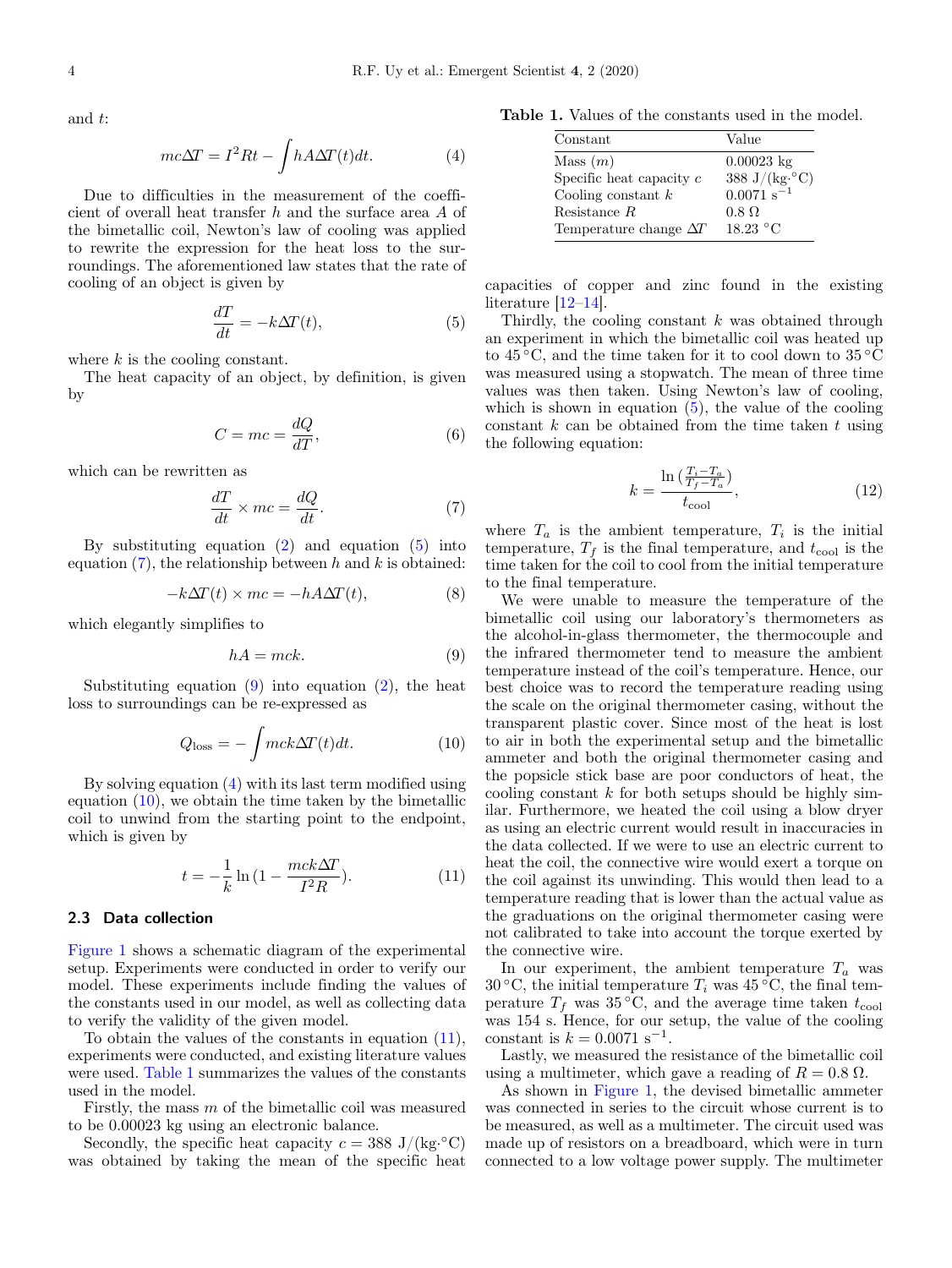



<span id="page-4-0"></span>Fig. 4. Relationship between the current I and time taken to unwind t. The blue dots represent the experimental data values, whereas the green curve represents the best-fit curve with  $\Delta T = 18.23 \text{ °C}$ .

was used to obtain the experimental current value. To vary the current, the resistance of the resistors and the voltage supplied were varied. Moreover, for each current value, the time taken by the bimetallic coil to unwind was measured a few times, and the mean of the three most precise values was taken. This experiment allows us to correlate the average time taken with the current value.

## **3 Results**

[Figure](#page-0-0) [4](#page-4-0) is a graph showing the relationship between the current and time. As expected, the time taken decreases as the current increases. This is because, for a higher current value, heat is gained by the bimetallic coil at a higher rate. Thus, the two metals, copper and zinc, increase in length at an increased rate, leading to a faster unwinding of the coil.

# **4 Discussion**

Since we were unable to measure the temperature accurately and reliably, we used Python to find the best-fit curve for our data, which gave the value for the overall temperature change  $\Delta T = 18.23$  °C. Furthermore, the included angle between the starting point and the endpoint with respect to the centre of the coil is  $18°$ , which supposedly corresponds to a  $6^{\circ}$ C increase in temperature if read off the scale on the original thermometer casing. However, the overall temperature change  $\Delta T$  is much higher than 6 °C because the connective wire attached to the coil's free end exerts a torque on the coil against its unwinding.

From the graph in [Figure](#page-0-0) [4,](#page-4-0) it can be said that the theoretical model agrees well with the experimental data.

In fact, an average error of only  $4\%$  was recorded, thus proving that the model being proposed is a good and reliable approximation.

#### **4.1 Error analysis**

Discrepancies between the theoretical model and the experimental data arose primarily due to the differing response times of the microcontroller. Aside from this, the uncertainties of the measurements due to the limited precision of the instruments used and slight differences in ambient temperature, which was assumed to be constant throughout the data collection phase of this study, also contributed to the deviations of the experimental data from the theoretical model.

#### **4.2 Transmutation of output current value**

It must be noted that the current measured by the bimetallic ammeter is the current flowing through it. Since the bimetallic ammeter has internal resistance, the ammeter causes the resistance of the entire setup to increase when it is connected in series with a particular circuit. By Ohm's law, this increase in resistance leads to a decrease in the current flowing through the setup, provided that the voltage supplied by the power supply remains constant. In this regard, we introduce a correction term to transmute the measured current value into the true current value of the circuit prior to its connection to the bimetallic ammeter. This correction term, which must be multiplied to the measured current value to obtain the desired current value, is given by

$$
n = \frac{R_a + R_c}{R_c},\tag{13}
$$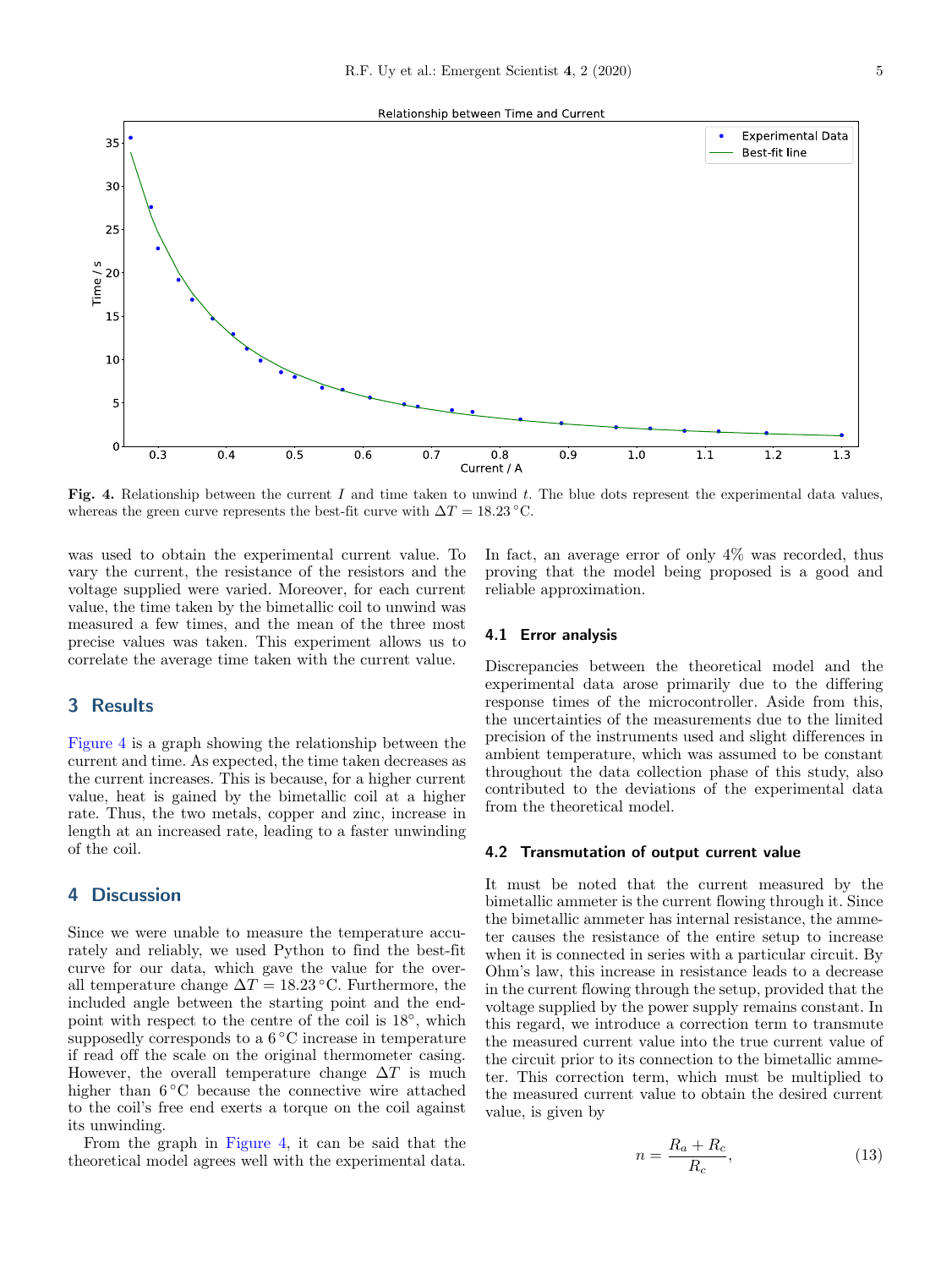where  $R_a$  is the internal resistance of the ammeter and  $R_c$ is the resistance of the circuit.

#### **4.3 Limitations of the bimetallic ammeter**

Another important aspect of the bimetallic ammeter that must be considered is its limitations.

Firstly, the range of current values that our bimetallic ammeter was able to measure accurately is 0.26 A to 1.30 A. This is because for electric currents less than 0.26 A, the microcontroller has a poor response in the detection of the current. Therefore, although the metal pointer is already in contact with the metal strip at the endpoint, the microcontroller does not detect the current immediately. This results in a longer time taken measured by the microcontroller, causing the measured current value to be lower than the actual value. Another reason is the fact that for even lower currents, the rate at which the coil gains heat is lower. Thus, the coil reaches steady state, in which the rate of heat absorption is equal to the rate of heat dissipation, before reaching the endpoint. Moreover, for current values higher than 1.30 A, the level of accuracy is lower since the slope of the current-time graph for higher currents is significantly smaller. This means that a small error in the measured time would result in a large deviation in the output current value, thus considerably decreasing the accuracy of the instrument.

Secondly, our bimetallic ammeter only works for specific ambient working conditions; that is, the ambient working conditions during the collection of data must be the same as during the time the ammeter is used for measuring current. For instance, our bimetallic ammeter only works well for ambient temperatures of about  $30\degree\text{C}$  and in the absence of wind as these are the major ambient conditions in which data was collected to obtain values for the constants of the model. The ambient temperature matters as a different surrounding temperature leads to a different rate of heat loss. Therefore, the time taken by the coil to unwind from the starting point to the endpoint also deviates from the expected value. Moreover, the presence of wind increases the rate of heat loss through convection, resulting in a lower rate of the unwinding of the coil. This would then lead to a higher time taken by the coil to unwind from the starting point to the endpoint and, consequently, a current value lower than the true value. Hence, if the ambient conditions were to change, the values of the constants must be re-calibrated so that accurate current measurements can be taken.

Thirdly, after each current measurement, the subsequent measurement can only be done after a waiting time that can be determined experimentally. To find out the waiting time, one must measure the time needed by the coil to return to its original position. Moreover, the coil must be placed somewhere with a lower ambient temperature to allow the bimetallic coil to cool to the original ambient temperature and not just approach it. Ensuring that the metal pointer reaches the starting point before making another measurement is essential as the increase in the length of the metals needed for the bimetallic coil to unwind to the endpoint must be consistent. An estimate

for the order of magnitude of the waiting time is  $1/k$ , which is approximately  $10^2$  s for our setup.

Lastly, the voltage supplied by the external circuit's power supply is limited to a maximum of 5 volts so as not to damage the microcontroller.

#### **4.4 Potential improvements**

One potential improvement that can be probed in future studies would be finding the optimal positions of the fixed starting point and endpoint. This is something that has not been investigated in this study but could potentially widen the range of current values that can be accurately measured by the bimetallic ammeter.

In addition, the collection of data should be conducted in a place where the ambient temperature can easily be controlled. In our study, the data was collected in our school's laboratory, where the ambient temperature fluctuates throughout the day. Consequently, due to these slight differences in the ambient temperature, the rate of heat loss may have differed slightly at different times of the day. Therefore, to obtain more accurate and reliable data, the data should be collected in a room where the ambient temperature can be controlled.

## **5 Dead end**

One dead-end we faced during the course of our study was finding out the current based on the angular displacement covered by the metal pointer as the bimetallic coil was being heated up by an electric current for a specific period – two seconds, for example. This is because we found it difficult to let the current flow to the ammeter for a very specific period accurately and repeatedly. This is mainly due to human reaction time which cannot be controlled easily during experimentation. Moreover, it is also difficult to pinpoint the exact location of the maximum displacement of the metal pointer, which is reached right before the ammeter is disconnected from the circuit, to accurately correlate the current value with the angular displacement of the pointer. However, future work could delve into finding solutions to circumvent the obstacles we faced.

Another dead-end we faced was using the original plastic thermometer casing. The casing, because it is made of plastic, tends to melt when the coil is heated up by the current for a prolonged period. Therefore, to address this problem, the bimetallic coil was mounted on the popsicle stick base.

We also faced a dead-end in trying to measure the temperature of the bimetallic coil. Having only access to an alcohol-in-glass thermometer, a thermocouple and an infrared thermometer, we were unable to measure the coil's temperature. This is because the alcohol-in-glass thermometer and thermocouple exerted a torque on the bimetallic coil, preventing it from unwinding, when these thermometers were placed at the coil's rim. Moreover, when placed on the fixed end of the coil to avoid the above scenario, the thermometer gave temperature readings with only a marginal increase from the ambient temperature.